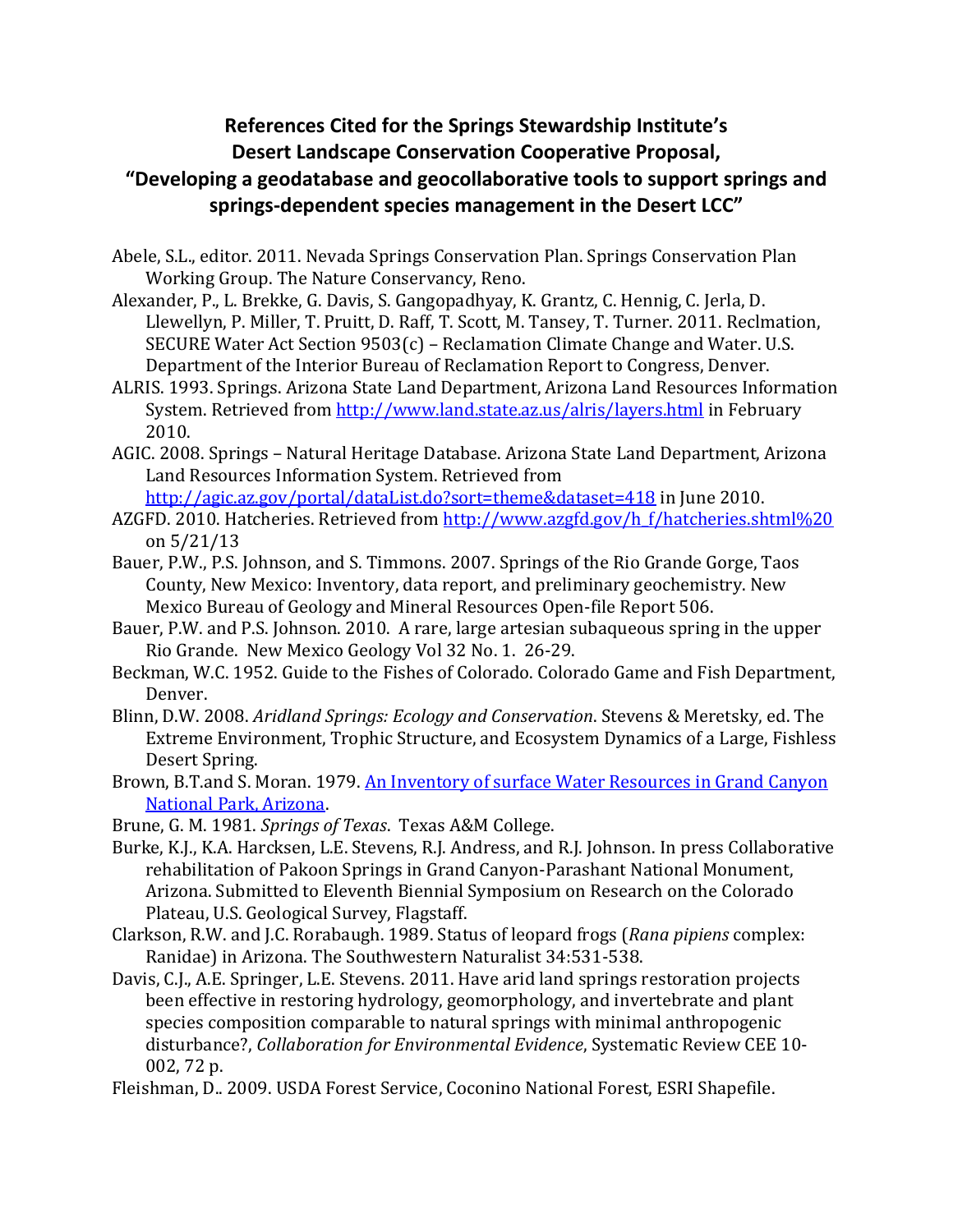- Flora, Stephen P. 2004. Hydrogeological Characterization and Discharge Variability of Springs in the Middle Verde River Watershed, Central Arizona. Northern Arizona University MS thesis, Flagstaff
- Gleick, P., H. Cooley, M.J. Cohen, M. Morikawa, J. Morrison, and M. Palaniappan. 2009. The World's Water: The Biennial Report on Freshwater Resources. Island Press, Washington.
- Gleick, P. H. 2010. Bottled and Sold: The Story Behind Our Obsession with Bottled Water. Island Press, Washington.
- Glick, P., B.A. Stein, and N.A. Edelson, editors. 2011. Scanning the Conservation Horizon: A Guide to Climate Change Vulnerability Assessment. National Wildlife Federation, Washington.
- Grand Canyon Trust. 2011. Field data sheets.
- Grand Canyon Wildlands Council, I. 2002. Arizona Strip Springs, Seeps and Natural Ponds: Inventory, Assessment, and Development of Recovery Priorities. Grand Canyon Wildlands Council, Inc., Flagstaff, AZ. Available at [http://springstewardship.org/PDF/ASSP%20final%20report%20020430.pdf.](http://springstewardship.org/PDF/ASSP%20final%20report%20020430.pdf)
- Hallam, Valerie G. 2010. Detailed statistical analyses of fundamental properties of springs ecosystems in relation to their geomorphological and ecological diversity. Northern Arizona University MS thesis, Flagstaff.
- Hansen, L. 2013. EcoAdapt : Meeting the Challenges of Climate Change. Website available online at: [http://www.ecoadapt.org/;](http://www.ecoadapt.org/) accessed 1 June 2013.
- Iorns, W.V., C.H. Hembree, and G.L. Oakland. 1965.Water resources of the upper Colorado River basin. U.S. Geological Survey Professional Paper 441, Washington.
- Klausmeyer, K. R., M. R . Shaw, J.B. MacKenzie, and D.R. Cameron. 2011. Landscape-scale indicators of biodiversity's vulnerability to climate change. Ecosphere 2: 1-18.
- Knuttti, R. and J Sedláček. 2012. Robustness and uncertainties in the new CMIP5 climate model projections. Nature Climate Change 3:369–373.
- Landwehr, J.M. and I.J. Winograd. 2004. A Devils Hole Primer. Retrieved from on <http://water.usgs.gov/nrp/devils.html>5/2/11.
- Langman, J.B., Sprague, J.E., and Durall, R.A., 2012, Geologic framework, regional aquifer properties (1940s–2009), and spring, creek, and seep properties (2009–10) of the upper San Mateo Creek Basin near Mount Taylor, New Mexico: U.S. Geological Survey Scientific Investigations Report 2012–5019, 96 p.
- Ledbetter, J.D., L.E. Stevens, and A.E. Springer. 2012. Springs Inventory Database. Springs Stewardship Institute, Flagstaff.
- Macholl, Jacob A. 2007. Inventory of Wisconsin's Springs. Retrieved from <http://www.uwex.edu/wgnhs/wofrs/WOFR2007-03.pdf>on 5/2/2011.
- Minckley, W.L. 1973. *Fishes of Arizona*. Arizona Game and Fish Department, Phoenix.
- Monroe, S.. 2011. Southern Colorado Plateau Network. NPS field data sheets, Flagstaff.
- Mundorff, J.C. 1970. Major Thermal Springs of Utah. Utah Geological and Mineralogical Survey Bulletin 13.
- Mundorff, J.C. 1971. Nonthermal Springs of Utah. USGS Water Resources Bulletin 16.
- Nabhan, Gary Paul. 2008. Foreword. Stevens, L.E. and V.J. Meretsky, editors. *Aridland Springs: Ecology and Conservation*. University of Arizona Press. Tucson.
- Nevada Springs Restoration Workshop Committee. 2012. A Restoration Guide for Nevada, Great Basin and Mohave/Sonoran Desert Springs. Available on-line at: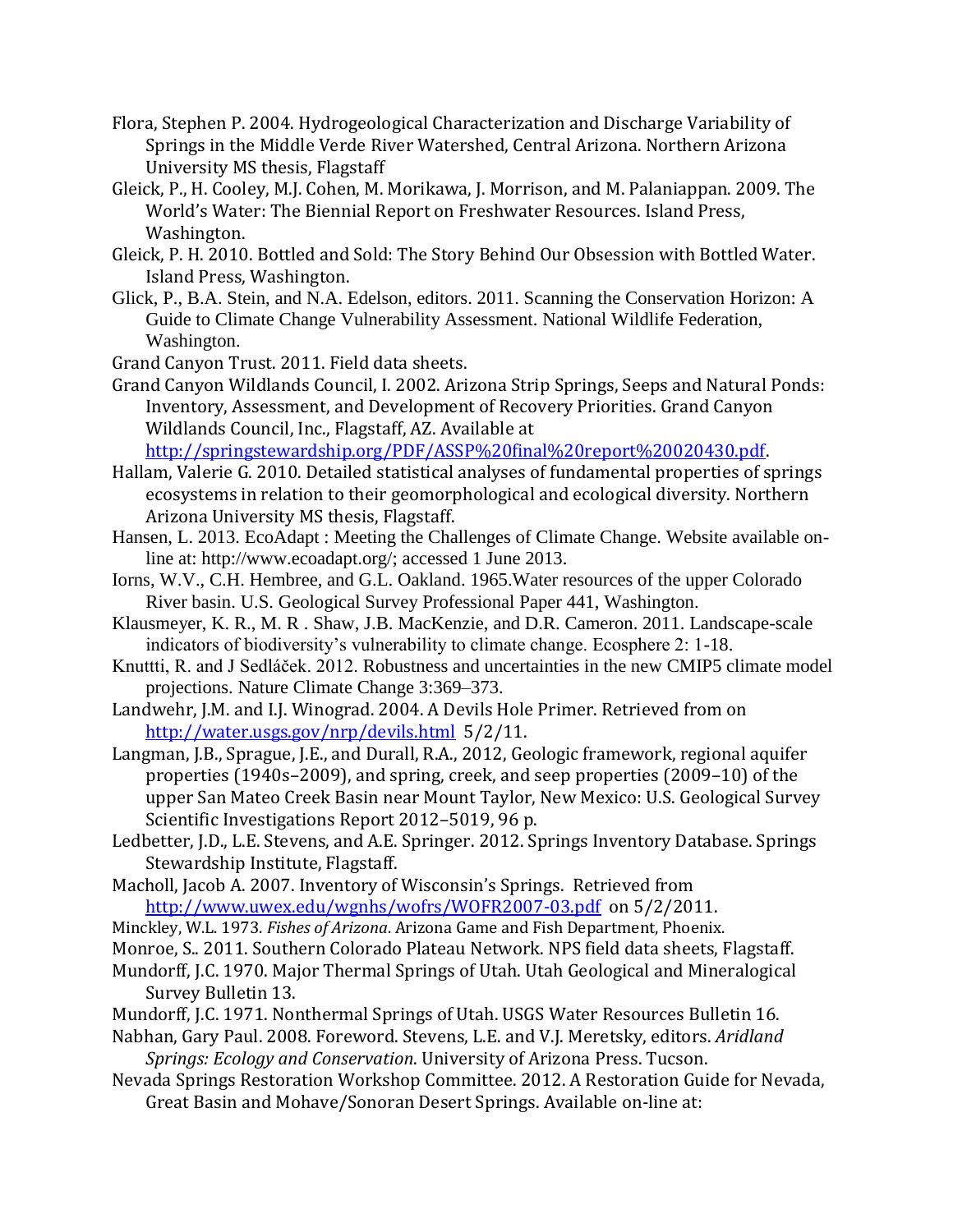<http://www.springstewardship.org/PDF/NevadaSpringsRestoration.pdf> (accessed 7 June 2013).

- Odum, H.T. 1957. Trophic structure and productivity of Silver Springs, Florida. Ecological Monographs 27(1).
- Rice, Steven E. 2007. Springs as Indicators of Drought: Physical and Geochemical Analyses in the Middle Verde River Watershed, Arizona. Northern Arizona University MS thesis, Flagstaff, AZ.
- Runck, C. and D.W. Blinn. 1994. Role *of Belostoma bakeri* (Heteroptera) in the trophic ecology of a fishless desert spring. Limnology and Oceanography. 39(8), 1994, 1800- 1812. Retrieved from [http://www.aslo.org/lo/toc/vol\\_39/issue\\_8/1800.pdf](http://www.aslo.org/lo/toc/vol_39/issue_8/1800.pdf) on 5/2/11.
- Sada, D.W. and J. Nachlinger. 1996. Spring Mountains Ecosystem: Vulnerability of Spring-Fed Aquatic and Riparian Systems to Biodiversity Loss.
- Sada, D.W., 2008a. Great Basin riparian and aquatic ecosystems. Collaborative Management and Research in the Great Basin. Examining issues and developing a framework for action, U.S. Forest Service, Rocky Mountain Research Station, Reno.
- Sada, D.W., 2008b. Synecology of a springsnail (Caenogastropoda: Hydrobiidae) assemblage in a western U.S. thermal spring province. The Veliger 50:59-71.
- Schaller, E.M. 2013. Investigations into groundwater springs ecosystems across western North America in two studies – stable isotopic flow determination and geochemical impacts on geomorphology and vegetation cover. Northern Arizona University MS thesis, Flagstaff.
- Scott, T.M., G.H. Means, R.P. Meegan, R.C Means, S.B. Upchurch, R.E. Copeland, J. Jones, T. Roberts, A. Willet. 2004. Springs of Florida. Florida Geological Survey, Bulletin No. 66, Tallahassee, FL.
- SCPN 2007. Northern and Southern Colorado Plateau Springs Inventory Site Summaries, National Park Service data.
- Springs Stewardship Institute. 2013. Ecohydrology of Springs on Kaibab National Forest to Support Forest Planning. USFS Agreement #10-CS-11030700-023.
- Stevens, L.E. 2007a. Water and biodiversity on the Colorado Plateau. Plateau: The Land & People of the Colorado Plateau 4(1): 48-55.
- Stevens, L.E. 2007b. A review of invertebrate species of management concern on five northern Arizona forests: final report. Museum of Northern Arizona, Flagstaff.
- Stevens, L.E. 2008 Every last drop: future of springs ecosystem ecology and management. Pp. 332-346 i*n* Stevens, L.E. and V. J. Meretsky, editors. *Aridland Springs in North America: Ecology and Conservation*. University of Arizona Press, Tucson.
- Stevens, L.E., and V J. Meretsky, editors. 2008. *Aridland Springs in North America: Ecology and Conservation*. University of Arizona Press, Tucson.
- Stevens, L.E. and J.T. Polhemus. 2008 Biogeography of aquatic and semi-aquatic Heteroptera in the Grand Canyon ecoregion, southwestern USA. Monographs of the Western North American Naturalist 4:38-76.
- Stevens, L.E., and A.E. Springer. 2004. A conceptual model of springs ecosystem ecology: Task 1B Final Report, NPS Cooperative Agreement Number CA 1200-99-009. National Park Service, Flagstaff. Available at [http://springstewardship.org/model.html.](http://springstewardship.org/model.html)
- Stevens, L.E., and A.E. Springer. 2008. Spheres of discharge of springs. Hydrogeology [Journal DOI 10.1007/s10040-008-0341-y.](http://www.springerlink.com/content/w87j972h1434j816/)